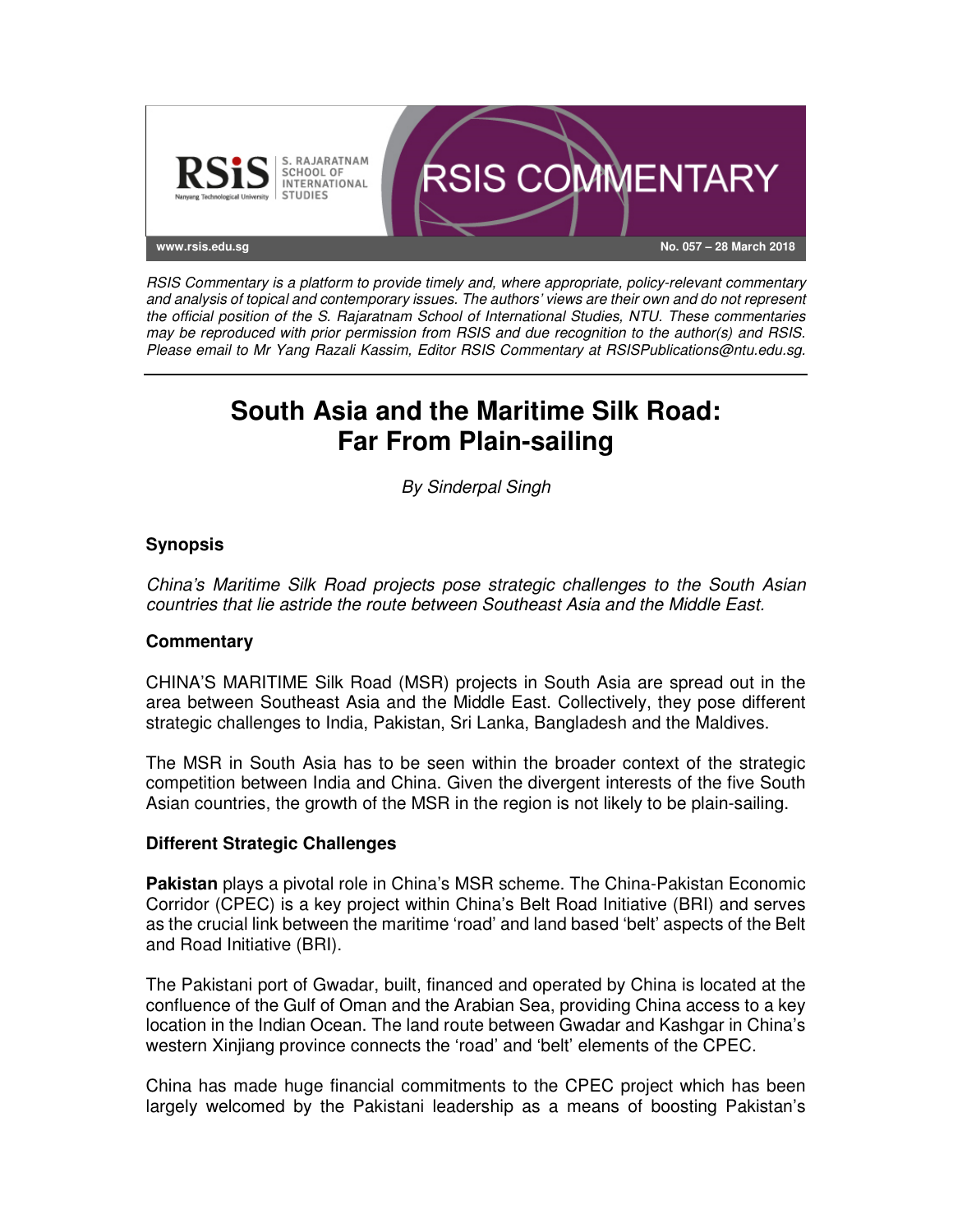economy, grounded in their "all-weather" bilateral relationship. More recently, however, there has been a significant amount of unease within sections in Pakistan about the long-term benefits of the CPEC and the creeping erosion of sovereignty to China. Specifically, there has been concern about Pakistan's debt burden arising from the CPEC.

In addition, reports of China wanting Chinese currency to be used in the Gwadar freeport area as well as China's apparent move to talk directly to separatist rebels in Pakistan's restive Baluchistan region has sparked concern about Pakistan's dependency status within the China-Pakistan relationship.

### **BRI as Major Threat?**

**India** views the MSR and China's broader BRI as a major threat to Indian security and its broader strategic interests. It has three broad concerns. The first set of concerns relate directly to the CPEC and the Chinese military playing a larger role within Pakistan.

There is little doubt in Delhi about Chinese aims to deploy Gwadar in the medium to long term as a dual use port, allowing the PLA key access into the Indian Ocean as well as bolstering Pakistan's ability to deter any Indian advantage in the naval realm.

The second concern is the 'hardwiring' of the strategic choices of regional countries which are part of the MSR. Indian policy makers view the link between increasing indebtedness to China and the latter's growing influence over the foreign and even domestic policies of these states in highly negative terms.

Lastly, India considers China's MSR projects in South Asia as part of its larger strategy of challenging Indian primacy in the Indian Ocean. Maintaining Indian primacy in the Indian Ocean has become a key strategic objective in recent years and any Chinese attempt to enlarge its influence in the Indian Ocean is seen as a direct threat to one of India's core strategic interests.

#### **Correcting Ties with China**

**Sri Lanka** has leveraged growing ties with China against its sometimes difficult relationship with India. Under the previous Rajapakse government, many in India perceived a significant swing towards China, as China made large loans available for infrastructural building as part of China's MSR.

The Hambantota port on Sri Lanka's southern coast was the most distinct symbol of large infrastructure projects financed with Chinese loans. The change in government in Sri Lanka in 2015 signalled a move away from the earlier perceived swing towards China.

However, the current government is facing a large debt burden due to Chinese loans to develop infrastructure in Sri Lanka. In 2017, the Sri Lankan government, reeling from its debt servicing burden, agreed to sell a 70 percent stake in the Hambantota port to a Chinese state-owned enterprise for 99 years.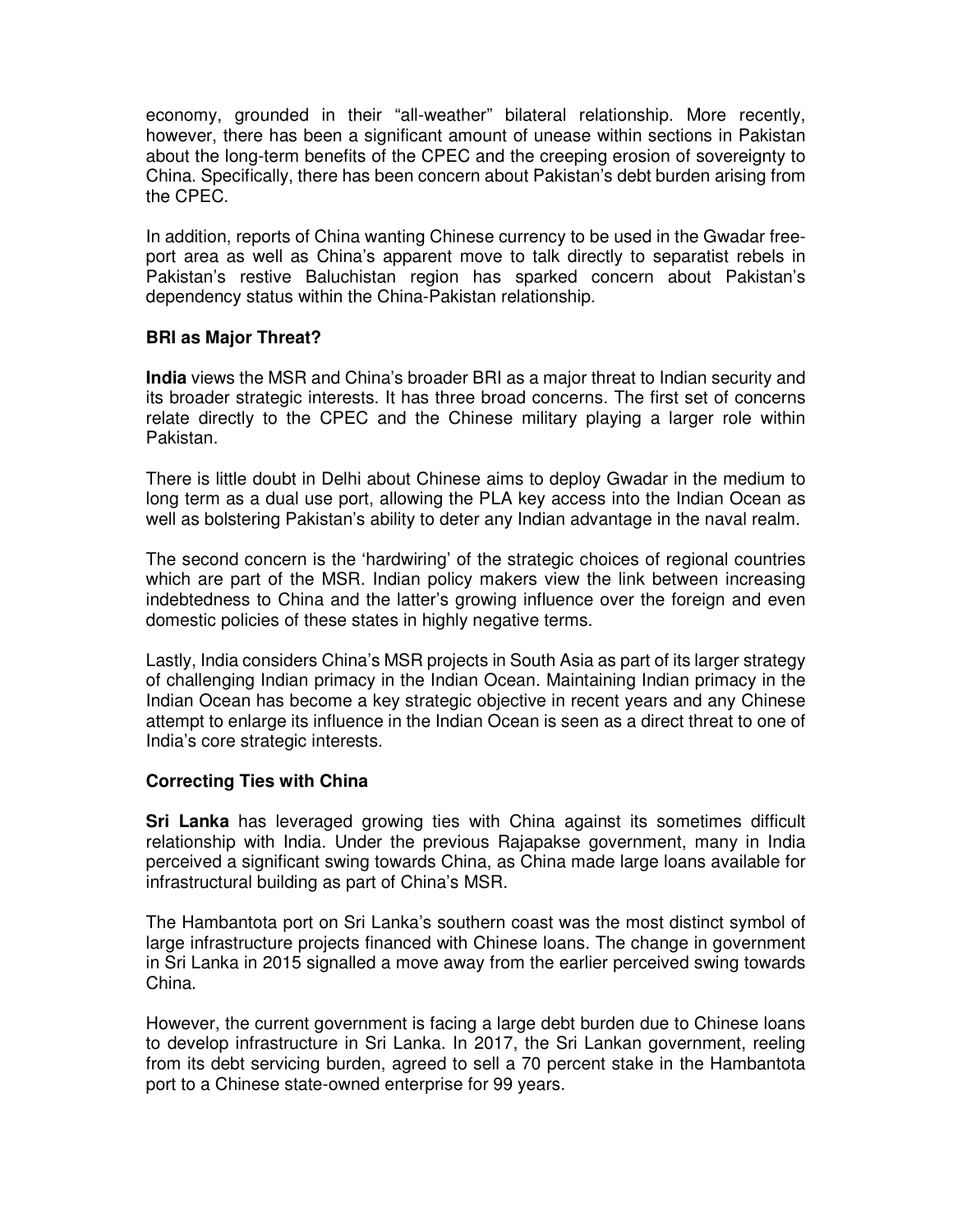Like Pakistan, there is concern about Sri Lanka losing control of a port on its own coast and China deploying it as a dual-use port. To address such concerns, specifically Indian concerns, Sri Lanka's government has given public assurances that it will not allow the port to be used for military purposes.

#### **Balancing China**

**Bangladesh** balances its relationship with China and India very carefully and has also been at the forefront of initiatives to encourage India-China co-operation. The Bangladesh-China-India-Myanmar (BCIM) Economic Corridor began life as the 'Kunming Initiative' in 1999 and envisages road and rail links between northeast India, Bangladesh, Myanmar and southwest China.

This initiative has now stalled largely because of India's deep trepidations about the BCIM being part of China's BRI as well as broader tensions between India and China. In this context, Bangladesh has accepted huge Chinese financing in the form of loans and other agreements relating to about 28 development projects totalling more than US\$20 billion.

Mindful of the possible long-term debt to China, Bangladesh has accepted a Japanese bid to build a port at Matarbari while putting on hold Chinese plans to construct a similar container port on Sonadia Island. The current Bangladeshi government is worried that its hedging strategy between India and China could possibly be compromised by its participation in the MSR.

#### **Pre-emptive Intervention?**

In **Maldives** a change of government has led to a change in its approach towards India-China competition in the region. In 2013, the new government cancelled an earlier privatisation award to an Indian company to develop Maldives's international airport. This was followed by an agreement with China to build infrastructure connecting the airport and a port on the atoll of Laamu.

China is deeply involved in the development and expansion of Maldives's international airport through loans from the EXIM Bank of China, while Chinese tourists have become the single largest group to visit the Maldives. Indian concerns about the scale of Chinese involvement in Maldives's infrastructure development have led to some within India's strategic community to even suggest Indian intervention to effect regime change in India's favour.

It is clear that India's concerns about the MSR has led to heightened strategic competition between India and China within the South Asian littoral. South Asian states involved in the MSR have had varying levels of concerns about the financial and sovereignty implications of the MSR. Taken together, these portend significant challenges for China's MSR within the South Asian littoral.